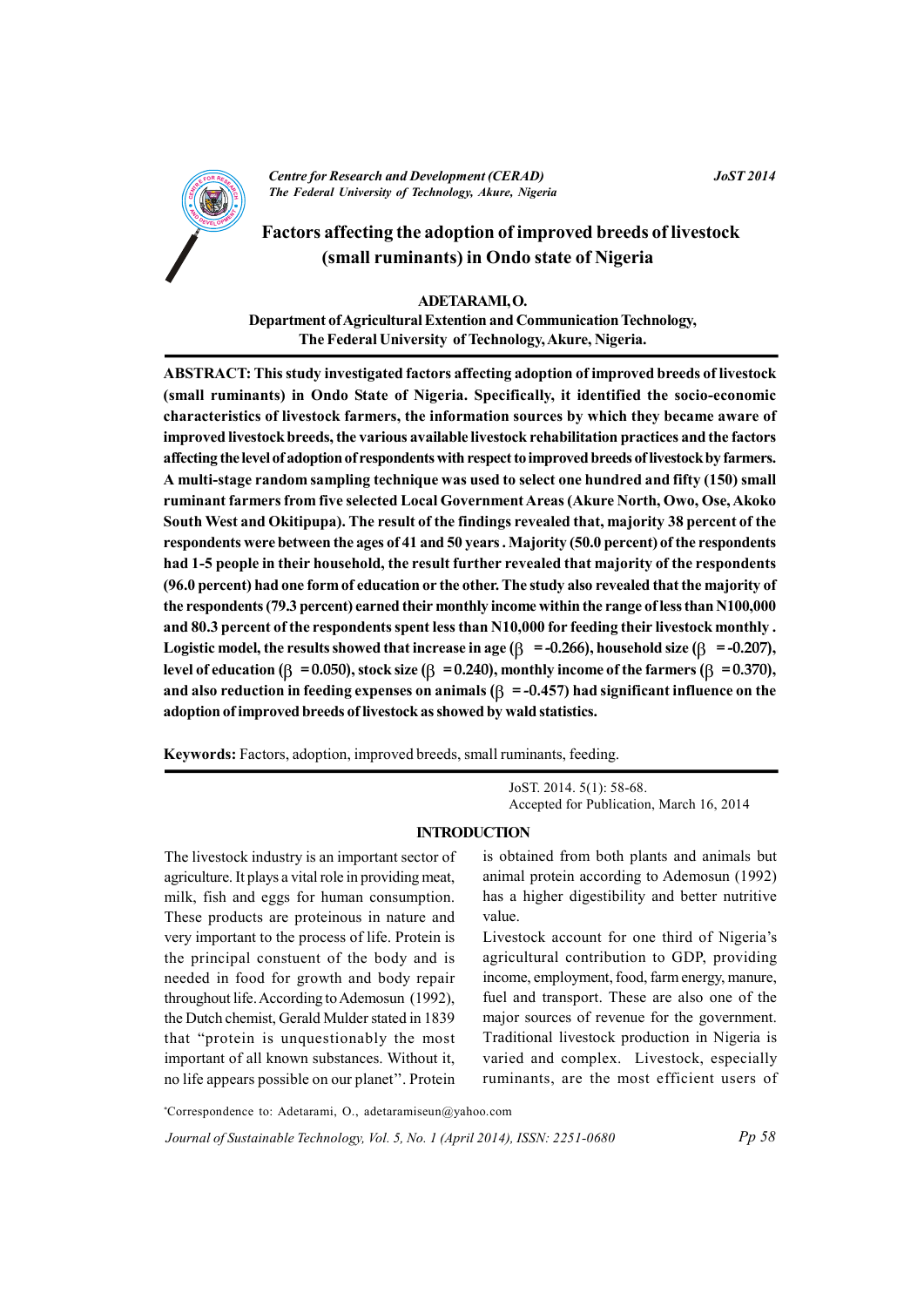uncultivated land and can contribute substantially to crop production (ILRI, 2005).

It has also been stated that the average adult requires about 60 grams of total protein of which 27 grams or 45 percent should come from animals sources (Alake, 1993). The average daily animal protein intake in form of meat, milk, eggs and fish per adult in Nigeria is only 10 grams, which is only 27% of the total recommended minimum animal protein intake of 37 grams per day (Abegunde, 1987).

In addition to the supply of protein livestock serves as a source of farm power in the northern savanna zone and as a source of organic manure to boost crop production, as well as their efficient utilization of otherwise unusable plants to produce meat, milk and other product (ILRI, 2005).

Livestock is an important source of food for many people throughout the world, from the Mediterranean to the Carribbean, from South Africa to South Asia. They also provide useful skins, and in some countries, valuable hair  $(F.A.O., 1990)$ . The majority of household in the savanna and the subhumid zones of Africa own some livestock, be it cattle, sheep and/or goats, in addition to poultry. These animals contribute substantially to the quality of the human diet as well as to the household economy (ILRI, 2005). The challenges facing the livestock industry include increasing pressure on grazing land, ineffective livestock marketing system, lack of

efficient and hygienic livestock processing facilities, slow cattle growth and low milk yield and trans-boundary animal diseases in addition to migratory pests. But the greatest challenge in achieving food security in Nigeria so far, has been inadequate funding as a paltry three percent of the budget was allocated to the sector up to 2007 while the provision was upped to only seven percent in the year 2008 because of the ominous food inadequacy signal staring the Federal Government in the face (Ruma, 2008).

However, as multi-purposed as livestock is a nations' economy and food security, farmers are still found raising the indigenous breeds of animal types they are used to. Efforts of research have produced improved breeds of such animals with better quality of products, vitality and longevity. The question is: Are the farmer aware? If they are aware, why are they not raising the improved breed? It was in finding answers to these questions that this study was undertaken to determine the factors affecting the adoption of improved breeds of livestock in Ondo state. Specifically, the objective were to:

- i. examine the socio-economic characteristics of livestock farmers in Ondo state
- ii. find out various livestock rehabilitation practices in the study area.
- iii. determine the factors affecting the level of adoption of respondents with respect to improved breeds of livestock

#### **METHODOLOGY**

#### $Study Area$

The study was carried out in Ondo state, Nigeria. With respect to the climate of the state, it is tropical with two distinct seasons of rainy and dry seasons. The state is blessed with 12 diurnal sunshine hours and a moderate all year round temperature of around 25°C. Annual rainfall varies from 2,000 mm in the southern parts to  $1,150$  mm in the northern extremes. Sequel to the favourite climate condition of the state, the people engage in livestock production such as Cattle, Sheep, Goat, Piggery, Poultry e.t.c.

#### **Sampling Techniques and Sample Size**

A multi-stage sampling techniques was employed. Five out of the eighteen Local Government Areas (LGAs) in Ondo State which are prominent in small ruminant production (sheep and goats) were purposely selected for this study. The Local Government Areas were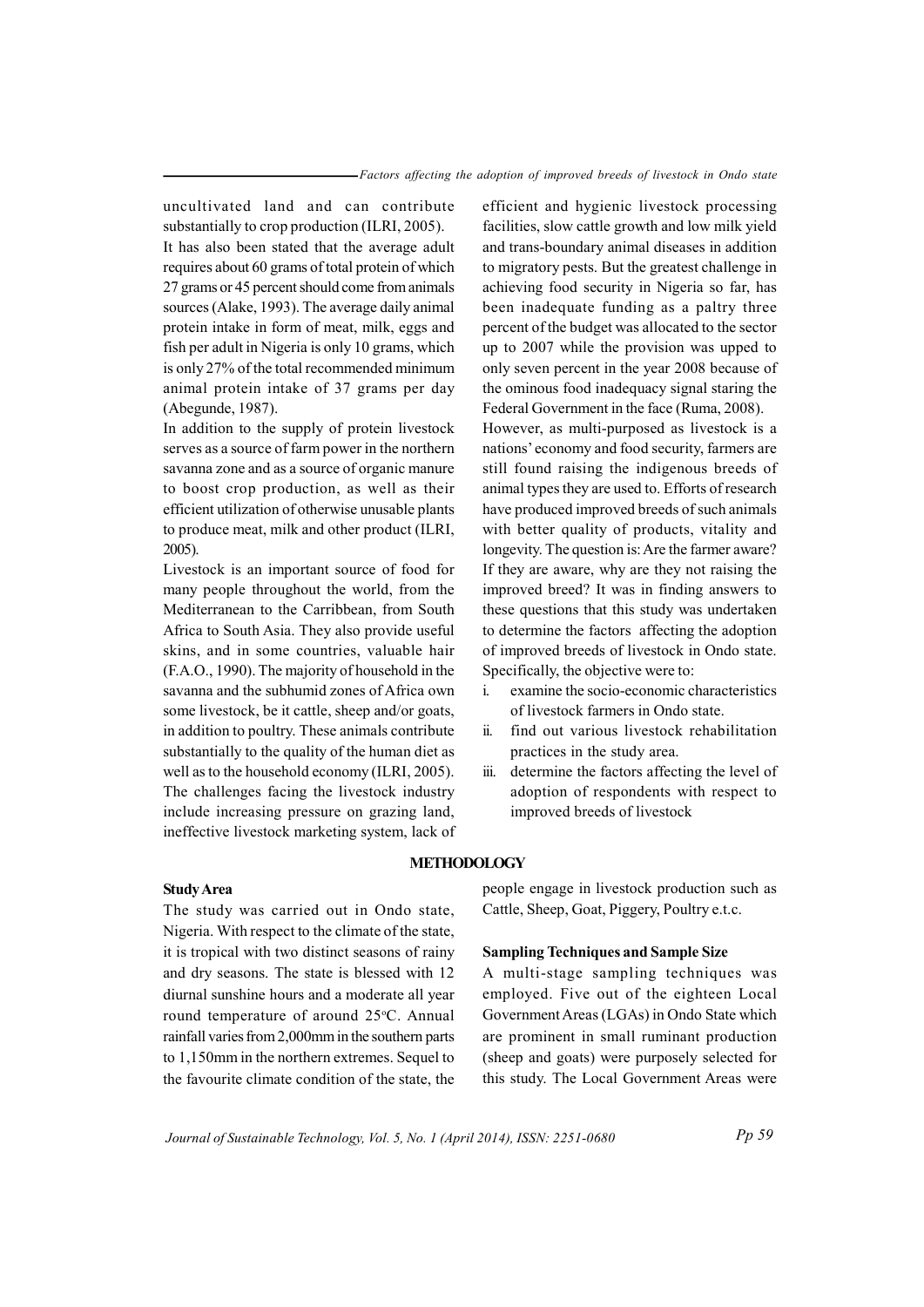Akure north, Owo, Ose, Akoko south west and Okitipupa.

Random sampling technique was used to select three communities from each Local Government Area, this made a total of 15 communities that were used for the study. Each community was divided into five wards from which two were randomly selected. From each selected ward, five respondents were interviewed, given a total of 10 respondents per community and 150 for the study.

#### **Data Source**

Primary data was used for this study. The Primary data were collected by interviewing farmers with a well designed and pre-tested questionnaire to ensure its reliability.

#### **Method of Analysis**

Descriptive statistics and logistic regression model were used to analyse the data. The binary logistic regression model, which is denoted by: Logit (p) =  $b_0 + b_1x_1 + b_2X_2 + b_3X_3$  .....  $b_nX_n$  ....(1) Where.

The descriptive statistics of the independent variables used in the model are presented in Tables 1, 2, and 3

## Distribution of Respondents based on their **Socio-economic and Personal Characteristics** Table 1 reveals that 30.7 percent and 38.0 percent represent the dynamic population in the study area in terms of age. Majority of the farmers are in their middle aged thus showing that most of them are still very active in livestock production and thus are more likely to adopt improved breeds of livestock faster than those above 60 vears.

The findings showed that 70.0 percent of the respondents were female while 30.0 percent were male. The dominance of the females over  $P =$  Probability of adoption of improved breeds  $b =$ Constant terms

 $b_1 - b_n =$ Logistic regression co-efficient

 $X_1 - X_n$  = Independent variables

The logit transformation is obtained as the log odds.

 $Odds =$  $=$  probability of adoption  $\mathbf{D}$  $1-p$ probability of non-adoption

$$
Logit p = In (P)
$$
  
1 - P (2)

Where  $In =$  natural logarithm.

The following independent variables were fitted into the logit regression model in order to investigate their influences on the adoption of improved breeds of livestock.

 $X_1$  = Age of farmers (in year)

 $X_2$  = Household size (in number)

 $X<sub>3</sub>$  = Level of education (number of year spend in schools)

 $X_4$  = Stock size (number of animals available)

 $X_s$  = Monthly income (in Naira)

 $X_{\epsilon}$  = Feeding expenses on animals (in Naira)  $e =$  Error term.

### **RESULTS AND DISCUSSION**

the males may be attributed to the fact that more females have the time to take care of few numbers of small ruminants than their male counterparts in the study area. The implication is that males are more interested in crop production, and they should be encouraged to keep livestock. The table revealed that 60.0 percent of the respondents were married. The large percent that were married connote that marriage is highly cherished in rural areas. With this trend there will be provision of family labour for small ruminant production activities in the study area. Analysis from the table indicated that 50.0 percent had family sizes of 1-5 people. Respondents with 6-10 members constituted 38.0 percent while respondents with 10 and above members accounted for 12 percent. The family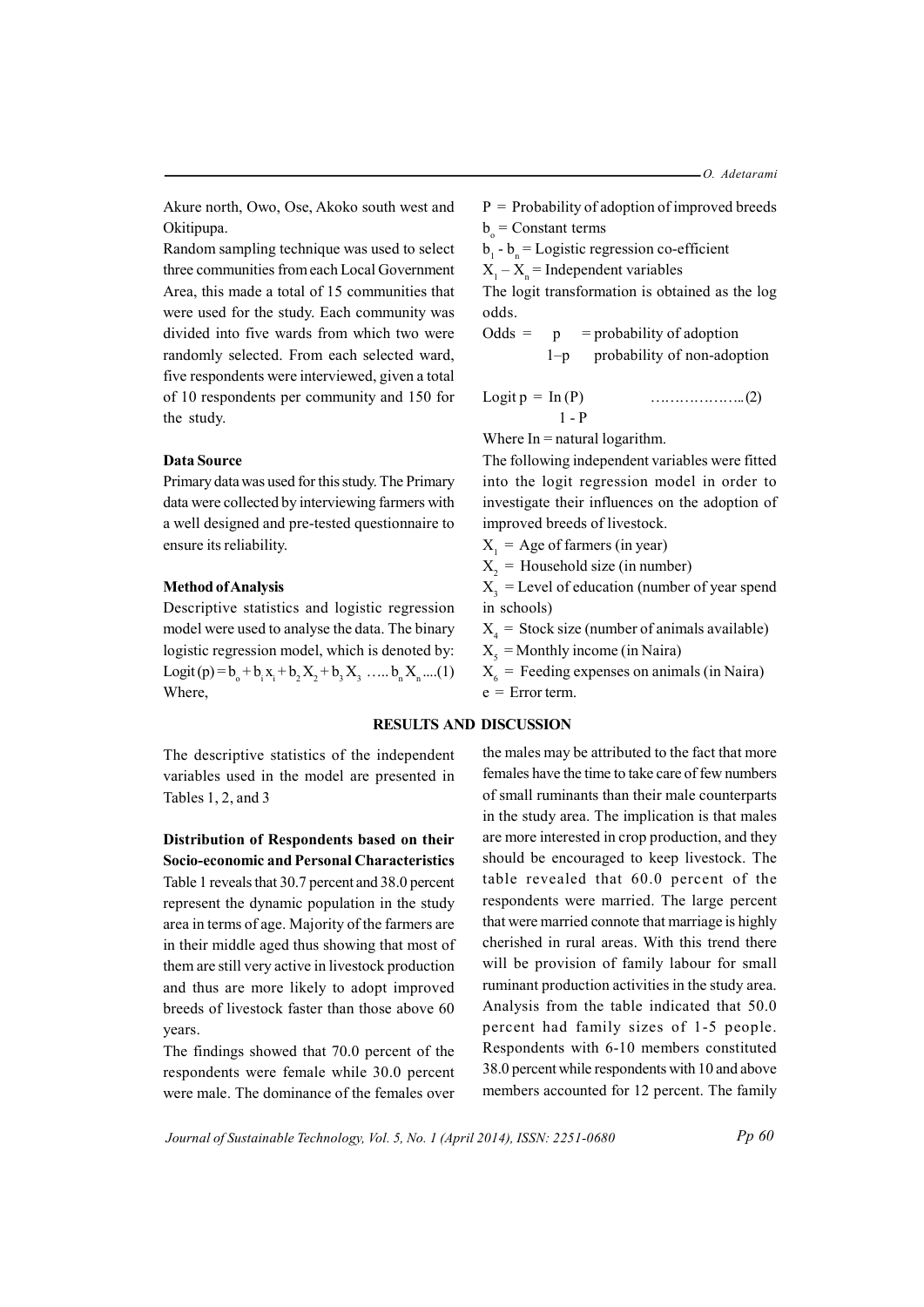| <b>Characteristics</b>                      | Frequency     | Percentage |
|---------------------------------------------|---------------|------------|
| $\overline{\mathbf{A}}$ ge                  |               |            |
| $21 - 30$                                   | 9             | 6.0        |
| $31 - 40$                                   | 46            | 30.7       |
| $41 - 50$                                   | 57            | 38.0       |
| $51 - 60$                                   | 29            | 19.3       |
| Above 60                                    | 9             | 6.0        |
| <b>Sex</b>                                  |               |            |
| Male                                        | 45            | 30.0       |
| Female                                      | 105           | 70.0       |
| <b>Marital Status</b>                       |               |            |
| Single                                      | 42            | 28.0       |
| Married                                     | 90            | 60.0       |
| Divorced                                    | 12            | 8.0        |
| Widow                                       | 6             | 4.0        |
| <b>Household Size</b>                       |               |            |
| $1-5$                                       | 75            | 50.0       |
| $6 - 10$                                    | 57            | 38.0       |
| Above 10                                    | 18            | 12.0       |
| <b>Level of Education</b>                   |               |            |
| Non-formal Education                        | 5             | 4.0        |
| Primary School                              | 80            | 52.7       |
| <b>Secondary School</b>                     | 38            | 25.3       |
| Tertiary school                             | 27            | 18.0       |
| <b>Monthly Income</b>                       |               |            |
| Less than N100,000                          | 119           | 79.3       |
| $100,001 - 200,000$                         | 15            | 10.0       |
| $200,001 - 300,000$                         | 10            | 6.7        |
| $300, 001 - 400,000$                        | 5             | 3.3        |
| Above 400,000                               | $\mathbf{1}$  | 0.7        |
|                                             |               |            |
| <b>Monthly Expenses</b><br>Less than 10,000 | 110           | 80.3       |
|                                             | 17            | 12.4       |
| $10,001 - 20,000$                           |               |            |
| $20,001 - 30,000$                           | 5             | 3.6<br>1.5 |
| $30,001 - 40,000$                           | $\frac{2}{2}$ |            |
| $40,001 - 50,000$                           | $\mathbf{1}$  | 1.5        |
| Above 50,000                                |               | 0.7        |

Table 1: Distribution of Respondents by their Socio-economic and Personal Characteristics  $(N=150)$ 

Journal of Sustainable Technology, Vol. 5, No. 1 (April 2014), ISSN: 2251-0680

 $Pp 61$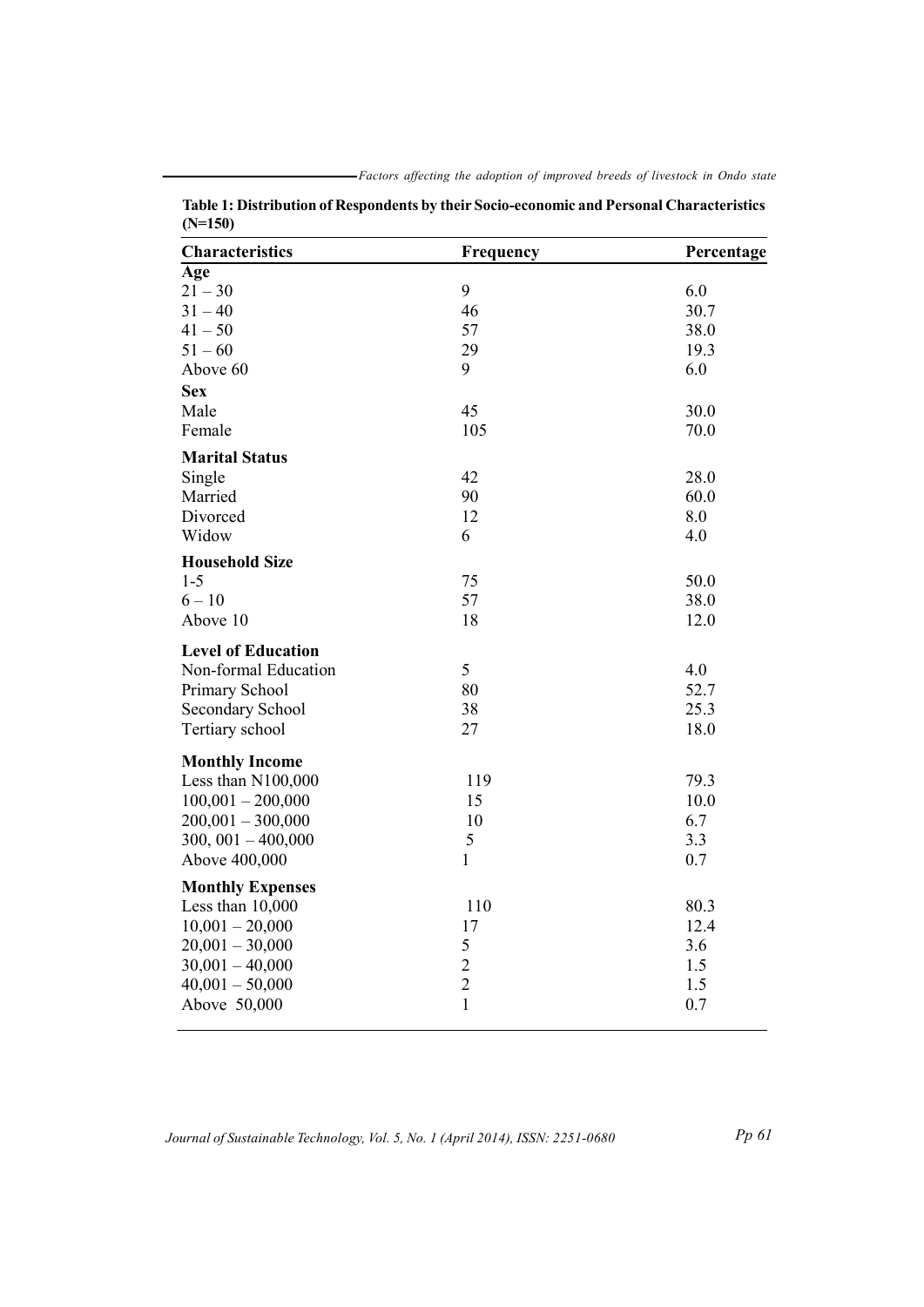-O. Adetarami

sizes of 1-5 individuals and 6-10 individuals respectively implied the reasonable amount of family labour that may be available for small ruminant production. From Table 1, the majority (96.0 percent) had one form of education or the other. Therefore they would be able to read and understand instructions require technical expertise in animal husbandry and other management practices relevant to improved breeds of small ruminants. It is relevant to note that farmers' monthly income plays significant roles in livestock production because, such income will determine the level of production and will also enhance the clienteles level of judgement in adopting new improved breeds of small ruminants. From the study, the respondents' monthly income was calculated from the monthly sales of animals with addition of the monthly earnings received from other economic sectors (salaries, wages, sales of other goods and so on). The table showed that majority (79.3 percent) of the respondents fell within the range of less than N100,000 as their monthly income, therefore they may not be able to adopt improved breeds of small ruminants because of high cost of management practices involved. It was also revealed that majority (80.3) percent) of the respondents usually spend less than N10,000 for feeding livestock, therefore they may not be able to embark on large animal husbandry in the study area.

## Distribution of Respondents Based on the **Knowledge of Some Rehabilitation Practices** and Frequency of Practices.

From Table 2, respondents were requested to react to a set of rehabilitation practices. There were thirteen statements in all.

Rehabilitation on designing and building  $(a)$ farm structure: Sixty eight percent of the respondents said they never carried out such practice. This shows that majority of the respondents did not cherish designing and building farm structure. This could otherwise mean that the majority were practising free range system.

- $(b)$ Milking machine now replaced with human hands for the extraction of milk in commercial qualities: Those who never carried out this practice were 71.3 percent. This shows that majority of the respondents were not involved in the stated practice, this may be due to the attribute of technical-know how attached to the machine or the high cost of purchasing the machine.
- $(c)$ Use of improved breeds which are more productive : About 80.7 percent reacted to the statement that they never carried out the practice. This shows that majority of the respondents never used improved breeds. This implies that most of the farmers were satisfied with their local breeds, and or they may not have enough capital to purchase improved breeds.
- $(d)$ Artificial insemination: The statement showed that 42.7 percent said were they rarely involved in the practice. This shows that few of the respondents participated in artificial insemination due to the sophistication involved in the practice. Therefore, this implies that majority of the farmers released their animals to mate naturally in the study area.
- The destruction of vectors e.g. tsetse fly,  $(e)$ tick etc: The statement showed that 49.3 percent of the respondents rarely got involved in the practice. This result shows that few of the respondents carried out the practice due to the high cost incurred purchasing pesticides  $\Omega$ and insecticides; this implies that more farmers need additional capital for buying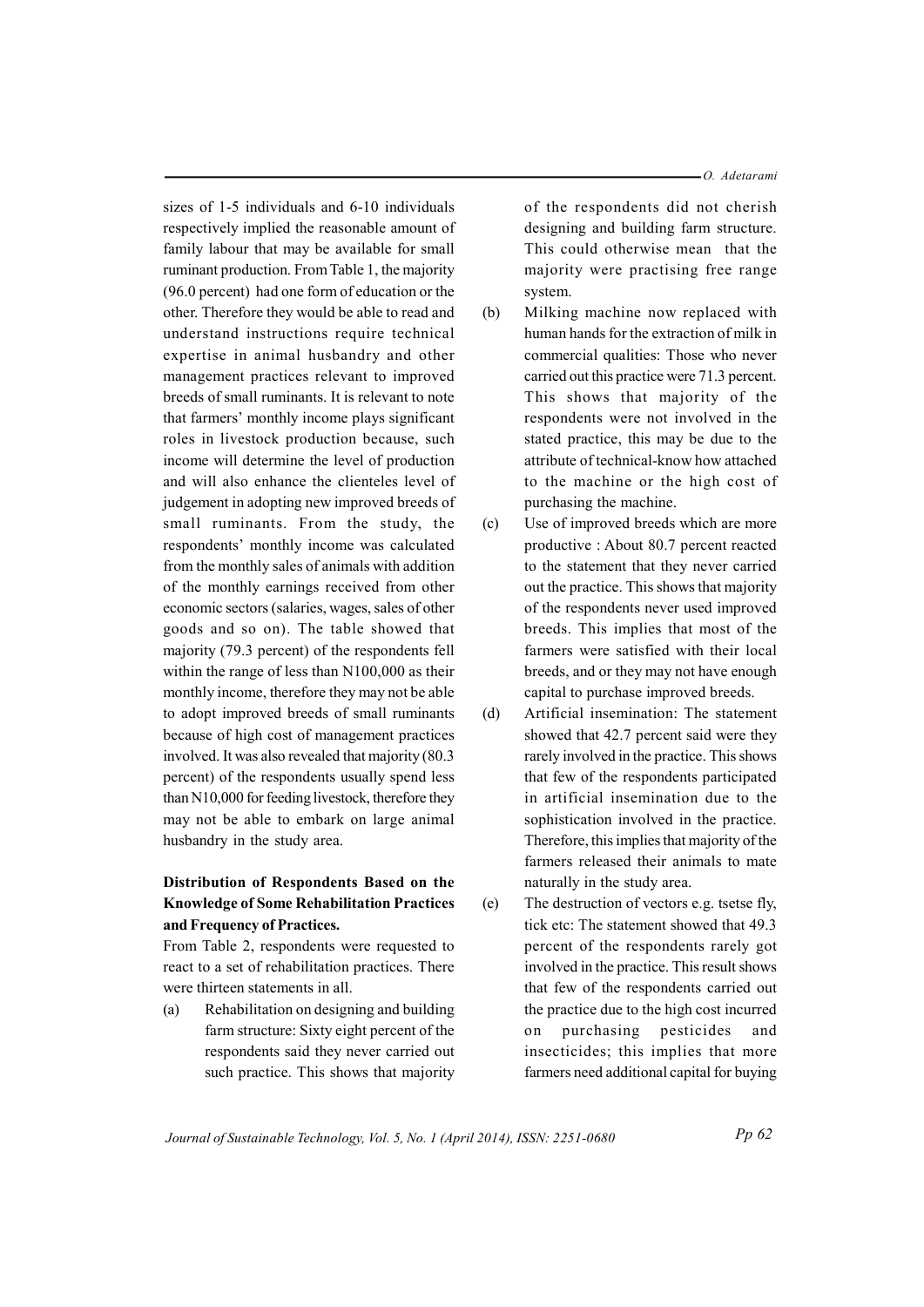| $\tilde{\mathsf{z}}$ | <b>Statements</b>                                    |                 | Always                                                    |                 | Occasionally        |                 | Really        |                | Never             |
|----------------------|------------------------------------------------------|-----------------|-----------------------------------------------------------|-----------------|---------------------|-----------------|---------------|----------------|-------------------|
|                      |                                                      | Freq            | (%)                                                       | Freq            | $($ % $)$           | Freq            | $\frac{5}{6}$ | Freq           | $(\%)$            |
|                      | Designing and building farm structure                |                 | 7.3                                                       | $\overline{ }$  | 4.7                 | 30              | 20.0          | 102            | 68.0              |
|                      | Milking machine now replaced with human hands        | $\mathbf{C}$    | 6.7                                                       | $\overline{c}$  | 8.0                 | $\overline{21}$ | 14.0          | 107            | 71.3              |
|                      | for the extraction of milk in commercial quantities. |                 |                                                           |                 |                     |                 |               |                |                   |
|                      | Use of improved breeds which are more productive     | $\circ$         |                                                           |                 | 4.7                 | $\overline{16}$ | 10.7          | $\overline{2}$ | 80.7              |
|                      | Artificial insemination                              |                 | $\begin{array}{c} 4.0 \\ 7.3 \\ 14.0 \\ 14.7 \end{array}$ | 26              |                     | 64              | 42.7          | $^{49}$        |                   |
|                      | The destruction of vectors e.g. tsetse fly, tick etc | $\overline{c}$  |                                                           | $\frac{4}{4}$   |                     |                 | 49.3          | $\equiv$       | $\frac{7.7}{7.3}$ |
|                      | Administration of drugs                              | 22              |                                                           | $\mathcal{L}$   | $\frac{17.3}{29.3}$ | 74              | 36.0          | $\Xi$          |                   |
|                      | Maintaining healthy environment e.g. disinfecting    | $\overline{19}$ | 12.7                                                      | 43              | 28.7                | 59              | 39.3          | 29             | 19.3              |
|                      | premises regularly                                   |                 |                                                           |                 |                     |                 |               |                |                   |
|                      | De-worming of livestock                              | $60\,$          | 40.0                                                      | 35              | 23.3                | $\frac{6}{1}$   | 10.7          | 39             | 26.0              |
|                      | Dipping and spraying stock with appropriate          | 42              | 28.0                                                      | 57              | 38.0                | 28              | 18.7          | 23             | 15.4              |
|                      | insecticides                                         |                 |                                                           |                 |                     |                 |               |                |                   |
|                      | knowledge of Good nutrition                          | 39              | 26.0                                                      | $60\,$          | 40.0                | 34              | 22.7          |                | 11.3              |
|                      | knowledge of Dehorning                               | $\mathcal{L}$   | 1.3                                                       | $\overline{21}$ | 14.0                | 49              | 32.7          | 78             | 52.0              |
|                      | knowledge of Castration                              | $\infty$        | 5.3                                                       | 27              | 18.0                | 68              | 45.3          | 47             | 31.3              |
|                      | knowledge of Weaning                                 | $\frac{4}{6}$   | 30.7                                                      | 46              | 30.7                | 39              | 26.0          | $\overline{0}$ | 12.7              |

-Factors affecting the adoption of improved breeds of livestock in Ondo state

 $Pp63$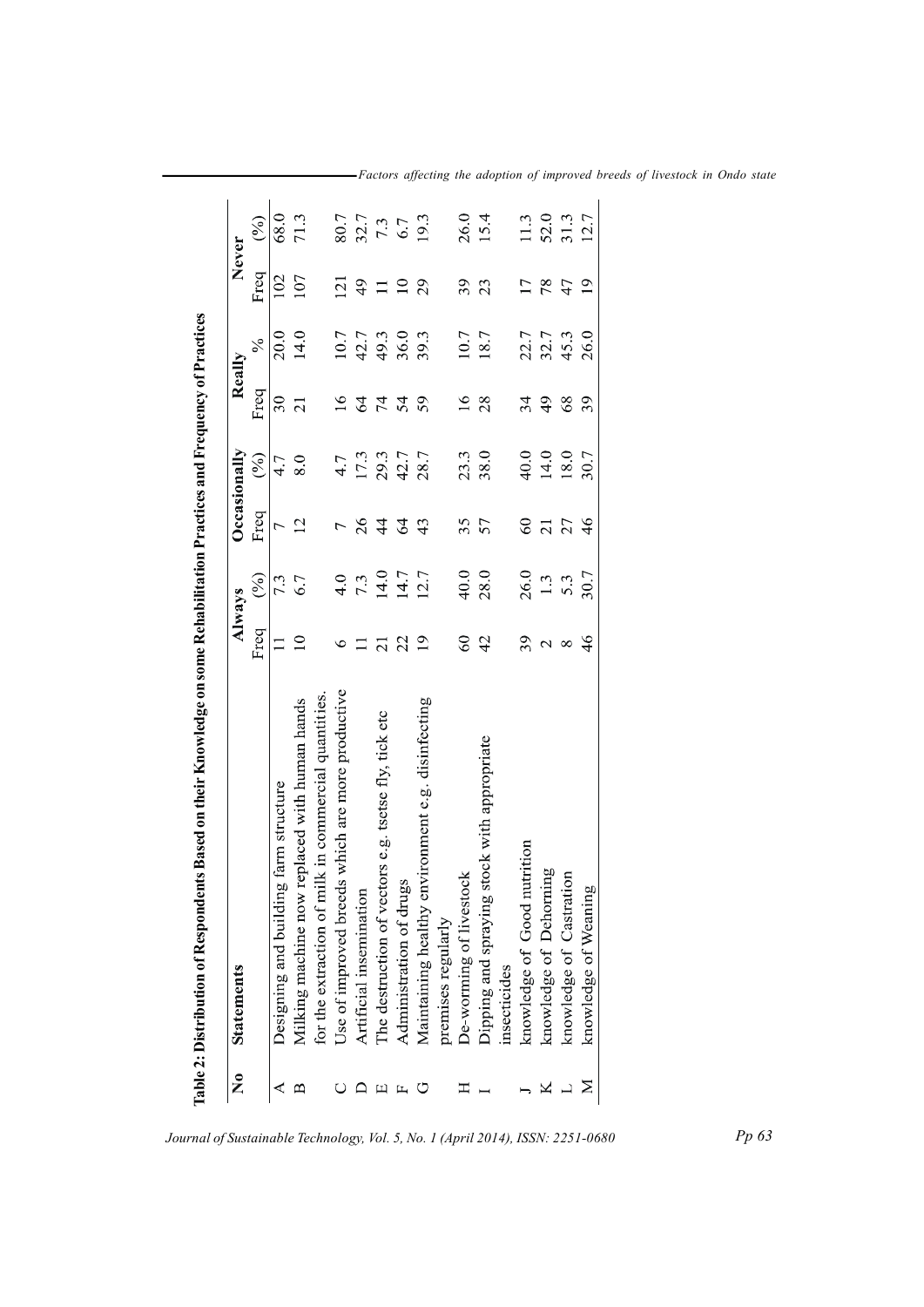-O. Adetarami

chemicals in order to carry out this practice in the study area.

- $(f)$ Administration of drugs: The statement showed that 42.7 percent of the respondents occasionally carried out the practice. This result shows that a considerable number of respondents occasionally administered drugs to their small ruminants. This implies that farmers would have less risks to diseases attack, neonatal mortality, increased cost of production and so forth in the study area.
- Maintaining a heathy environment by  $(g)$ disinfecting premises regularly: The result showed that 39.3 percent of the respondents rarely got involved in the practice. This shows that few of the respondents carried out this practice due to the high cost incurred on purchasing chemicals.
- $(h)$ De-worming of livestock: The result showed that 40.0 percent of the respondents were always involved in the practice, meaning that some of the respondents always carried out this practice. This implies that farmers value this practice of de-worming their animals in the study area.
- $(i)$ Dipping and spraying stock with appropriate insecticides: The statement showed that 38.0 percent of the respondents occasionally carried out such practice. This implies that farmers would have less pest attacks on their animals in the study area.
- $(i)$ Good nutrition: Forty percent of the respondents occasionally carried out this practice. This implies that good nutrition is given to the animals at the right time will give them good health and timely maturity.
- $(k)$ Dehorning: Fifty two percent of the respondents said that they never got involved in such practice. The result shows that majority of the respondents never carried out the practice, this may be ascribed to religion, tradition or taboo attached to this practice in the study area.
- $(1)$ Castration: From the statement, 45.3 percent of the respondents claimed that they rarely carried out castration. This shows that few respondents carried out the practice as may be a result of religion. tradition or taboo in the study area.
- $(m)$ Weaning: The statement revealed that 30.7 percent of the respondents claimed that they always wean their animals. The result shows that majority of the respondents always carried out this practice. This implies that farmers value the practice of weaning their animals at the right time in the study area.

## **Factors Affecting Respondents' Level of Adoption**

From Table 3, 50.7 percent of the respondents said they would occasionally adopt improved breeds if weather and feed available favoured the rearing of improved breeds. The final decision of the first factor indicated "Affected". This implies a reasonable number of the farmers considered weather and livestock feed availability as an important factor that would make them to adopt improved breeds if it is favoured.

Diseases Control: About 42.7 percent said they would never adopt improved breeds based on diseases control. The final decision on the second factor indicated "Did not affect". This implies that majority of the respondents would not adopt improved breeds if they could not control the diseases affecting them.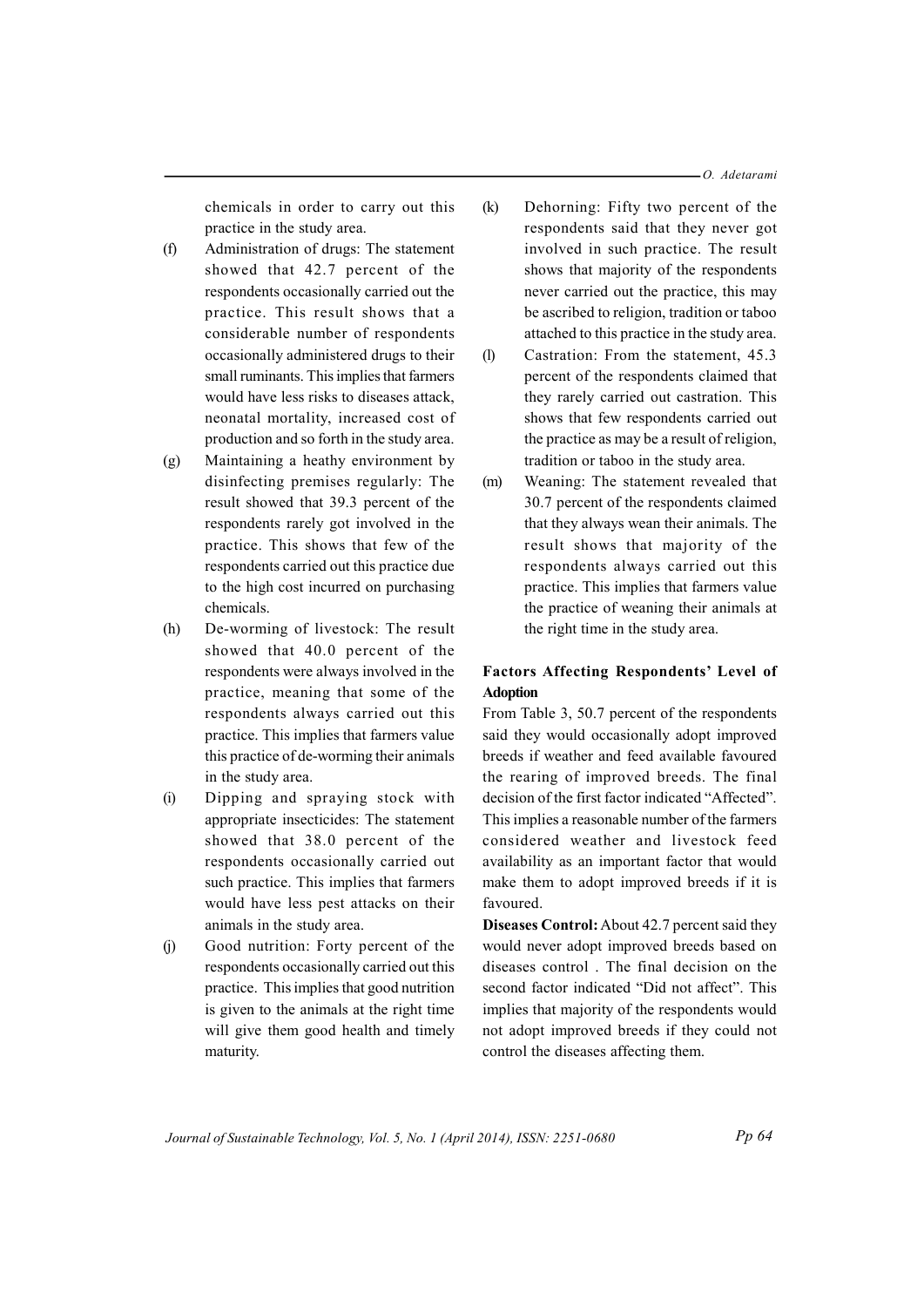|                           |                               | Table 3: Distribution of Respondents Based on Factors Affecting their Level of Adoption |                |                |                 |                |               |            |                 |                      |                 |       |                |
|---------------------------|-------------------------------|-----------------------------------------------------------------------------------------|----------------|----------------|-----------------|----------------|---------------|------------|-----------------|----------------------|-----------------|-------|----------------|
| $\overline{\mathsf{X}}_0$ | Factors                       |                                                                                         | Always         |                | Occasionally    |                | Really        |            | Never           |                      | Total           | Mean  | Decision       |
|                           |                               |                                                                                         |                |                |                 |                |               |            |                 |                      | Score           | Score |                |
|                           |                               |                                                                                         | Freq           | $\binom{0}{0}$ | Freq            | $\binom{0}{0}$ | Freq          | $\epsilon$ | Freq            | $\mathcal{S}$        |                 |       |                |
|                           | Weather and Feed availability |                                                                                         | $\frac{8}{3}$  | 32.0           | 76              | 507            | 24            | 16.0       | $\mathcal{L}$   | $\tilde{\omega}$     | 470             | 3.13  | Affected       |
|                           | Diseases control              |                                                                                         | $\Box$         | 7.3            | 43              | 28.7           | 32            | 21.3       | $\mathcal{L}$   | $42.7$               | 301             | 2.00  | Did not affect |
|                           | Animal traction               |                                                                                         | 39             | 26.0           | 34              | 22.7           | $\infty$      | 5.3        | 69              | 46.0                 | 343             | 2.29  | Did not affect |
|                           | Market system                 |                                                                                         | 77             | 51.3           | 66              |                | $\mathbf{C}$  | $1.3\,$    | 5               | 3.3                  | 515             | 3.43  | Affected       |
|                           | Cultural preference includin  | ng religion                                                                             | 51             | 34.0           | 46              | $44.0$<br>30.7 | 28            | 18.7       | 25              |                      |                 | 2.82  | Affected       |
|                           | Conflict with crop farming    |                                                                                         | ≌              | 10.0           | 54              | 36.0           | $\frac{4}{3}$ | 29.3       | 37              | 16.7<br>24.7<br>53.3 | 347             | 2.31  | Did not affect |
|                           |                               | Sophistication of raising improved breeds                                               |                | 2.7            | $\overline{31}$ | 20.7           | 35            | 23.3       | 80              |                      | 259             | 1.73  | Did not affect |
|                           | Transportation                |                                                                                         | $\infty$       | 12.0           | 93              | 62.0           | 34            | 22.7       | 5               | $3.\overline{3}$     | 426             | 2.84  | Affected       |
|                           | Land space                    |                                                                                         | $\mathfrak{L}$ | 10.0           | 77              | 51.3           | 57            | 38.0       |                 | $0.7\,$              | 407             | 2.71  | Affected       |
|                           | Housing problem               |                                                                                         | $\overline{1}$ | 9.3            | 75              | 50.0           | 59            | 39.3       | $\mathbf{\sim}$ | 1.3                  | $\overline{40}$ | 2.6   | Affected       |
|                           | Key for decision              |                                                                                         |                |                |                 |                |               |            |                 |                      |                 |       |                |
| $\leq 1.50$               | $\mathsf{I}$                  | Never                                                                                   |                |                |                 |                |               |            |                 |                      |                 |       |                |
| $1.51 - 2.50$             | Ш                             | Rarely                                                                                  |                |                |                 |                |               |            |                 |                      |                 |       |                |
| $2.51 - 3.50$             | $\lvert \rvert$               | Occasionally                                                                            |                |                |                 |                |               |            |                 |                      |                 |       |                |
| $\geq 3.51$               | $\mathsf{I}\mathsf{I}$        | Always                                                                                  |                |                |                 |                |               |            |                 |                      |                 |       |                |
|                           | Further dichotomized to       |                                                                                         |                |                |                 |                |               |            |                 |                      |                 |       |                |
| 2.50                      | II                            | Did not affect                                                                          |                |                |                 |                |               |            |                 |                      |                 |       |                |
| >2.51                     | $\mid \mid$                   | Affected                                                                                |                |                |                 |                |               |            |                 |                      |                 |       |                |
|                           |                               |                                                                                         |                |                |                 |                |               |            |                 |                      |                 |       |                |

-Factors affecting the adoption of improved breeds of livestock in Ondo state

Journal of Sustainable Technology, Vol. 5, No. 1 (April 2014), ISSN: 2251-0680

 $Pp65$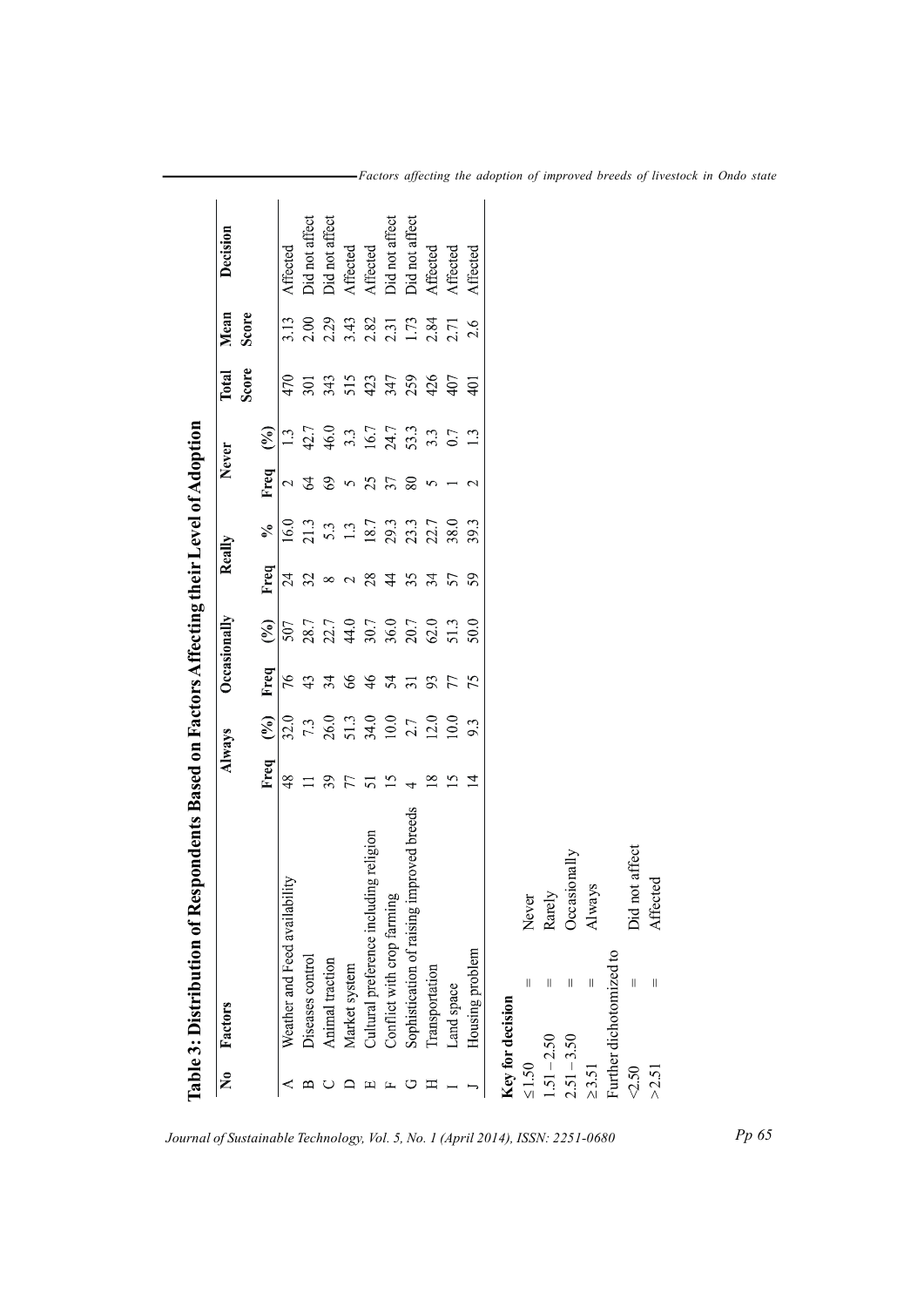Animal Traction: Also, 46.0 percent of the respondents said they would never adopt improved breeds based on animal of traction. The final decision on the third factor indicated "Did not affect". This implies that majority of the respondents would not adopt improved breeds of small ruminants if they could not put them to work on their farms.

Market System: Fifty one percent said they would always adopt improved breeds based on market system. The final decision on the fourth factor indicated "Affect". This implies majority of the respondents would adopt improved breeds of livestock if market prices are favoured in the study area.

**Cultural Preferences Including Religion:** About 34.0 percent of the respondents said they would always, and 30.7 percent said they would occasionally adopt improved breeds respectively. The final decision on the fifth factor indicated "Affected". This implies that the majority of the respondents considered cultural preferences including religion as one of the important factors that would make them to adopt improved breeds if it is favoured in the study area.

**Conflict with Crop Farming: Thirty six percent** of the respondents said they would occasionally adopt improved breeds and 29.3 percent said they would rarely adopt respectively.

The final decision on the sixth factor indicated "Did not affect". This implies that some respondents would not adopt improved breeds if rearing of them would not enable the farmers to have time for crops farming in the study area. **Sophistication of Rearing Improved Breeds:** Fifty three percent of the respondents said they would never adopt improved breeds. The final decision on the seventh factor indicated "Did not affect". This implies that majority of the respondents would not adopt improved breeds if they could not handle the management practices of rearing them.

**Transportation:** Six two percent said they would occasionally adopt improved breeds of livestock. The final decision on the eighth factor indicated "Affected". This implies that a considerable number of respondents would adopt improved breeds of small ruminants if transportation favoured them as a factor of conveying improved breeds to their farms in the study area.

Land Space: About 51.3 percent of the respondents also said that they would occasionally adopt improved breeds of livestock. The final decision on the ninth factor indicated "Affected". This implies that a considerable number of respondents would adopt improved breeds if there are enough land spaces to accommodate them in their farms.

Housing Problem: Finally, 50.0 percent of the respondents said they would occassionally adopt improved breeds. The final decision on the tenth factor indicated "Affected. This implies that a reasonable number of respondents would adopt improved breeds if there are no problems associated with livestock house in the study area.

#### **Result of Logit Analysis**

Table 4 showed the result of the hypothesis tested using the Binary Logistic Regression Model.

Binary stepwise logistic regression analysis was employed to investigate the socio-economic factors that determine the adoption of improved breeds of livestock. The dependent variable Y is the adoption, which is binary variable. Those that adopted improved breeds are coded 1, while those who did not adopt improved breeds are  $\text{coded } \Omega$ .

All the (6) postulated regressors were found to have significant effects on the adoption of improved breeds of livestock. Table 2 showed also the model chi-square, which is 112.6 and was significant at 0.05 level. The general predictive power of the model was high as revealed by the pseudo-efficient  $(R^2)$  of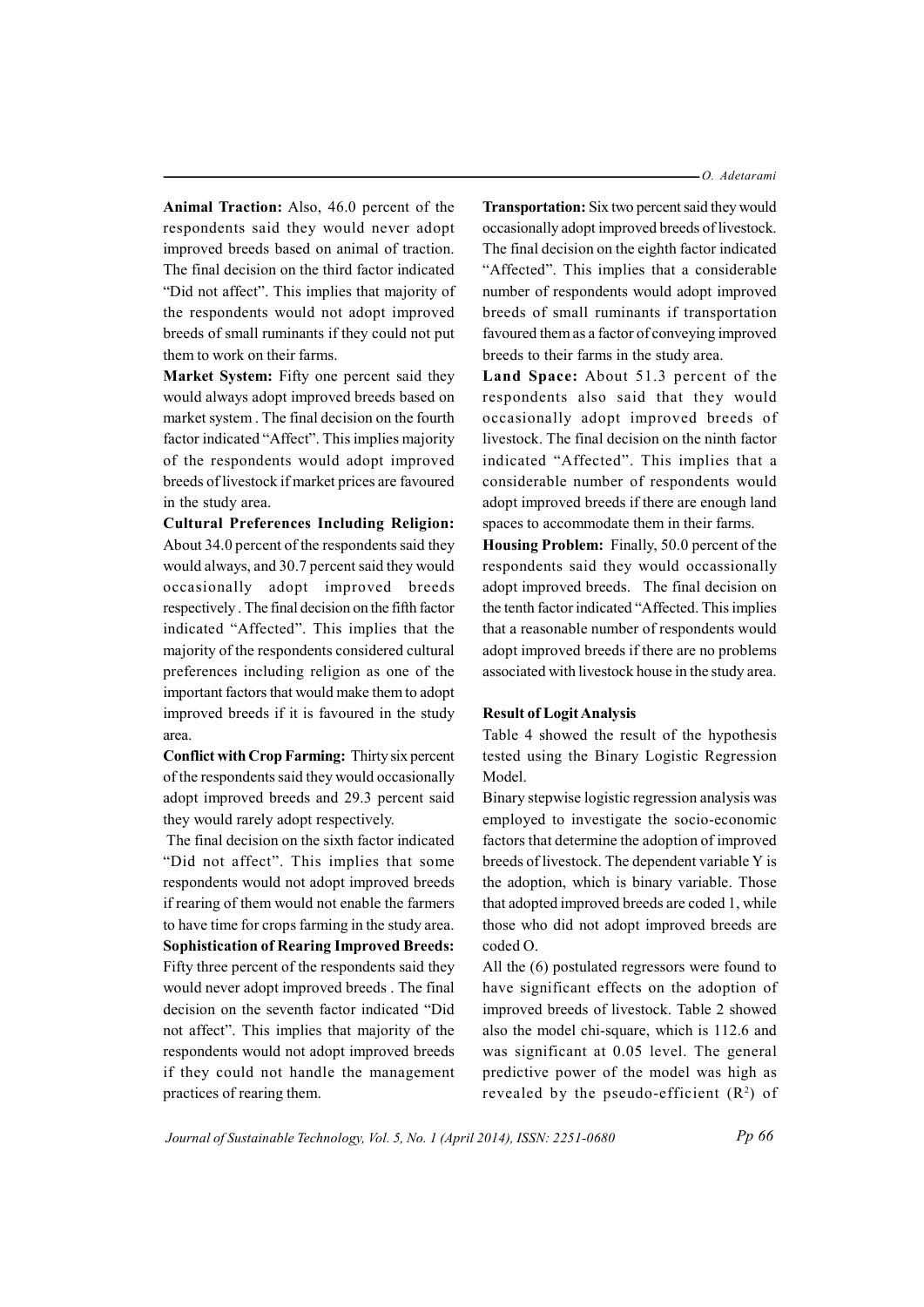-Factors affecting the adoption of improved breeds of livestock in Ondo state

| Variable                            | Logit Co-<br>efficien | <b>Standard</b><br>error | Wald<br>statistic | Significant<br>Level |
|-------------------------------------|-----------------------|--------------------------|-------------------|----------------------|
| Constant                            | 0.608                 | 0.803                    | 0.572             | 0.447                |
| Age $(X_1)$                         | $-0.226$              | 0.240                    | $8.852**$         | 0.035                |
| Household size $(X_2)$              | $-0.207$              | 0.321                    | $8.662**$         | 0.035                |
| Level of education $(X_3)$          | 0.050                 | 0.280                    | $9.778**$         | 0.009                |
| Stock size $(X_4)$                  | 0.240                 | 0.229                    | $6.102**$         | 0.004                |
| Monthly income $(X_5)$              | 0.370                 | 0.000                    | $9.744**$         | 0.000                |
| Feeding expenses on animals $(X_6)$ | $-0.457$              | 0.000                    | $7.640**$         | 0.002                |

|  | Table 4: Empirical Result of the Binary Logistic Regression Model |  |  |
|--|-------------------------------------------------------------------|--|--|
|  |                                                                   |  |  |

Model chi-square =  $112.646$ 

 $R^2 = 0.813$ 

\*\* Significant at 0.05

### **CONCLUSION**

Having considered the various scenarios with respect to factors affecting the adoption of improved breeds of small ruminant, the summary of the result in this case favourably support the acceptability and adoption of improved breeds of livestock. Based on the factor affecting respondents level of adoption from the finding, many respondents showed that they would occasionally adopt improved breeds of livestock as judged by some stated factors. The stepwise logistic regression method selected age, household size, level of education, stock size, monthly income and feeding expenses on animals as the significant variables that

determine the probability of adopting improved breeds of livestock based on the wald statistics. This study has contributed in no small measure to present drives toward rehabilitating livestock production by way of providing relevant information about the factors that will determine farmers' level of adoption of improved breeds. Therefore substantial efforts must be made to motivate farmers through extension agents to embrace improved breeds with good husbandry and effective management practices in order to improve on the old methods of raising livestock for increased production.

### **REFERENCES**

- ABEGUNDE, T.O. (1987). "Second Livestock Development Project Western Zone". An Address Delivered at the Seminar on Second Livestock Development Project, April 22<sup>nd</sup> – 24<sup>th</sup>, 1987, Kwara Hotel, Ilorin.
- ADEMOSUN, A. A. (1992). "Livestock Production in Nigeria" "Perspective and Prospects. A Lecture Delivered at the Ondo State Farmer's Congress Workshop, Akure, August 27<sup>th</sup>, 1992.
- ALAKE, J.O. (1993). "Proposals for Dry Season Fattening Scheme for Small Ruminants in Ondo State". Paper Presented at the Ondo State Council of Agricultural Meeting, April 1-2, 1993.
	- **AGRICULTURAL FOOD AND ORGANIZATION - FAO (1990). "Dairy** Goat Production". Published by FAO, United Nations. Pp 64.